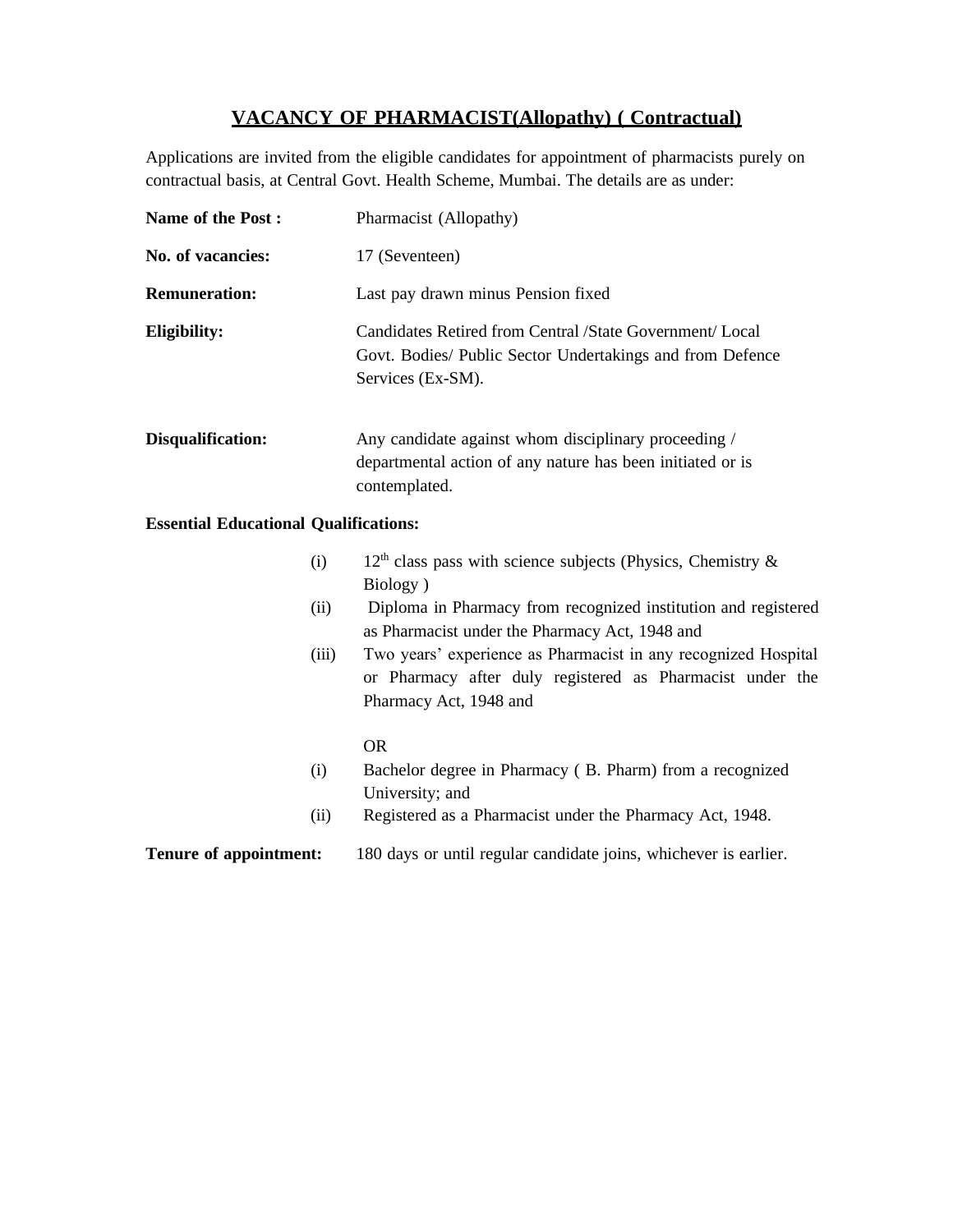Office of the Additional Director Central Government Health Scheme, Old CGO Building (Pratishtha Bhawan), Ground Floor, South Wing, 101, M.K. Road, New Marine Lines, Mumbai 400 020.

Affix self-attested Passport Size coloured photograph

### Application for the post of Pharmacist (Allopathic)

### (On Contractual Basis)

| $\mathbf{1}$   | Name of the Applicant (In Block letters) |
|----------------|------------------------------------------|
| $\overline{2}$ | Father's/Husband's Name                  |
| $\mathfrak{Z}$ | Date of Birth & Age                      |
| $\overline{4}$ | Sex: Male/Female                         |
| 5              | Permanent Address with Pin code          |
| 6              | Address of correspondence with Pin code  |
| $\overline{7}$ | Telephone / Mobile No                    |
| $\,8\,$        | E-mail id                                |
| 9              | <b>Educational qualifications</b>        |
| 10             | Other qualifications                     |
| 11             | Experience, if any                       |
| 12             | Pension Payment Order No.                |

#### **Declaration**

I hereby declare that the statements made in the application are true and complete and correct to the best of my knowledge and belief. In the event of any information being found to be false or incorrect or ineligibility being detected at any stage, my candidature/ appointment may be cancelled / terminated without any notice.

Place: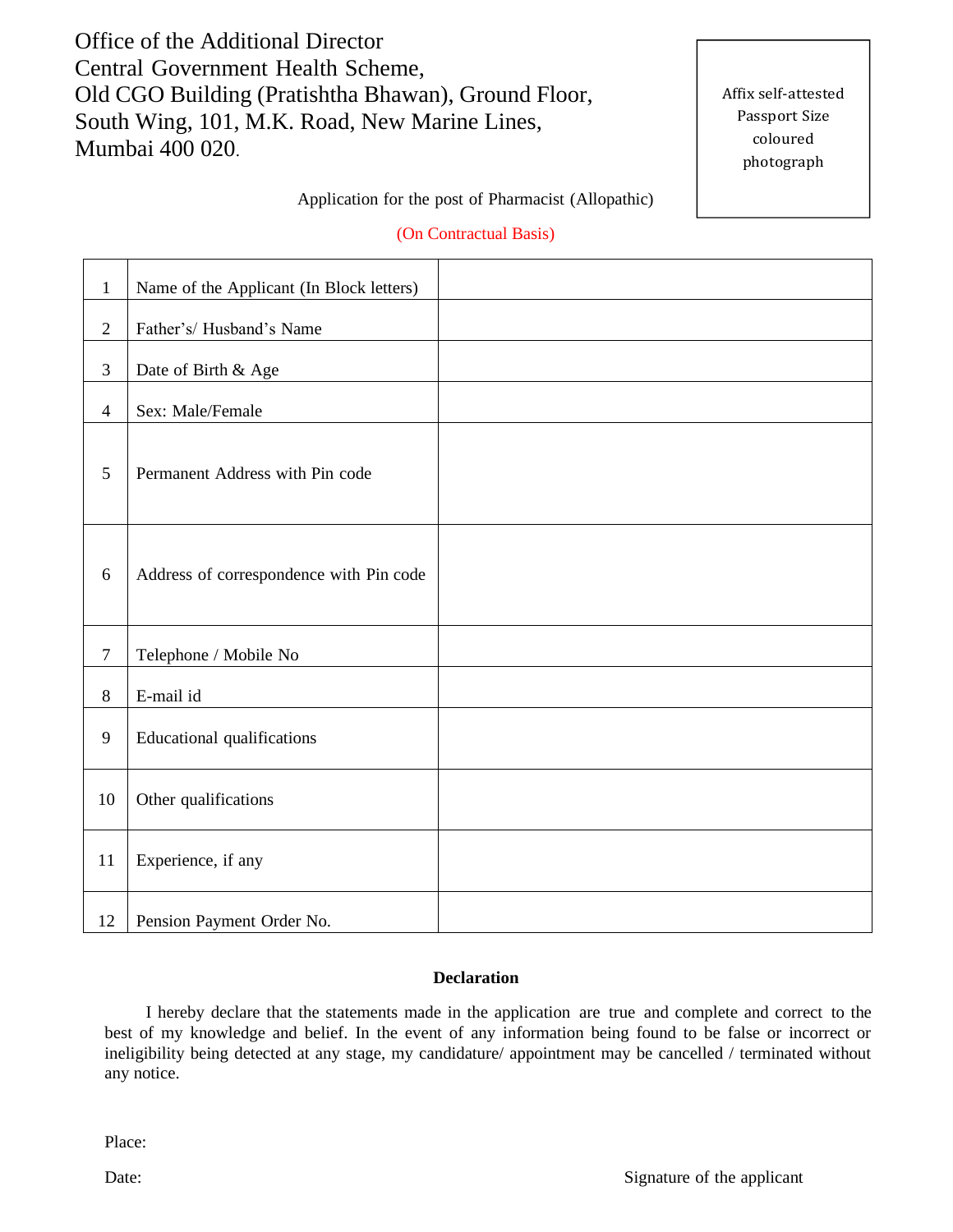# **I. Procedure for submission of Application**:

The application should be written (preferably typed) in Capital letters, either in English or Hindi as per the above proforma accompanied by two passport size photographs along with the copies of the documents duly attested. The list of shortlisted candidates and the date of interview shall be uploaded on the CGHS, Mumbai website **cghsmumbai.gov.in**. Candidates are requested to visit the website for updates and corrigendum issued from time to time, if any.

# **II. Documents to be attached with the application**

1. Attested copies of certificates showing **age and educational qualifications and statements of marks**.

2. Attested copy of **registration with Pharmacy Council of India**.

**3.** Attested copies of **PPO (Pension Payment Order).**

4. Two passport size photographs – one affixed on application and one enclosed with the form.

### **III. Other Conditions:**

- (i) Applications of candidates that do not possess the requisite qualifications and which do not contain the required details/documents/enclosures shall be rejected summarily and candidates shall not be allowed to appear for interview.
- (ii) The candidates are required to make their own arrangements for attending interview.
- (iii) These posts are purely on contractual basis for above-stated period of 180 days or joining regular candidate, whichever is earlier.
- (iv) Request for correction/change of any particulars in the Application form shall not be entertained under any circumstances. CGHS will not be responsible for any consequences arising out of furnishing of incomplete details in the application or omission to provide the required details in the application form.